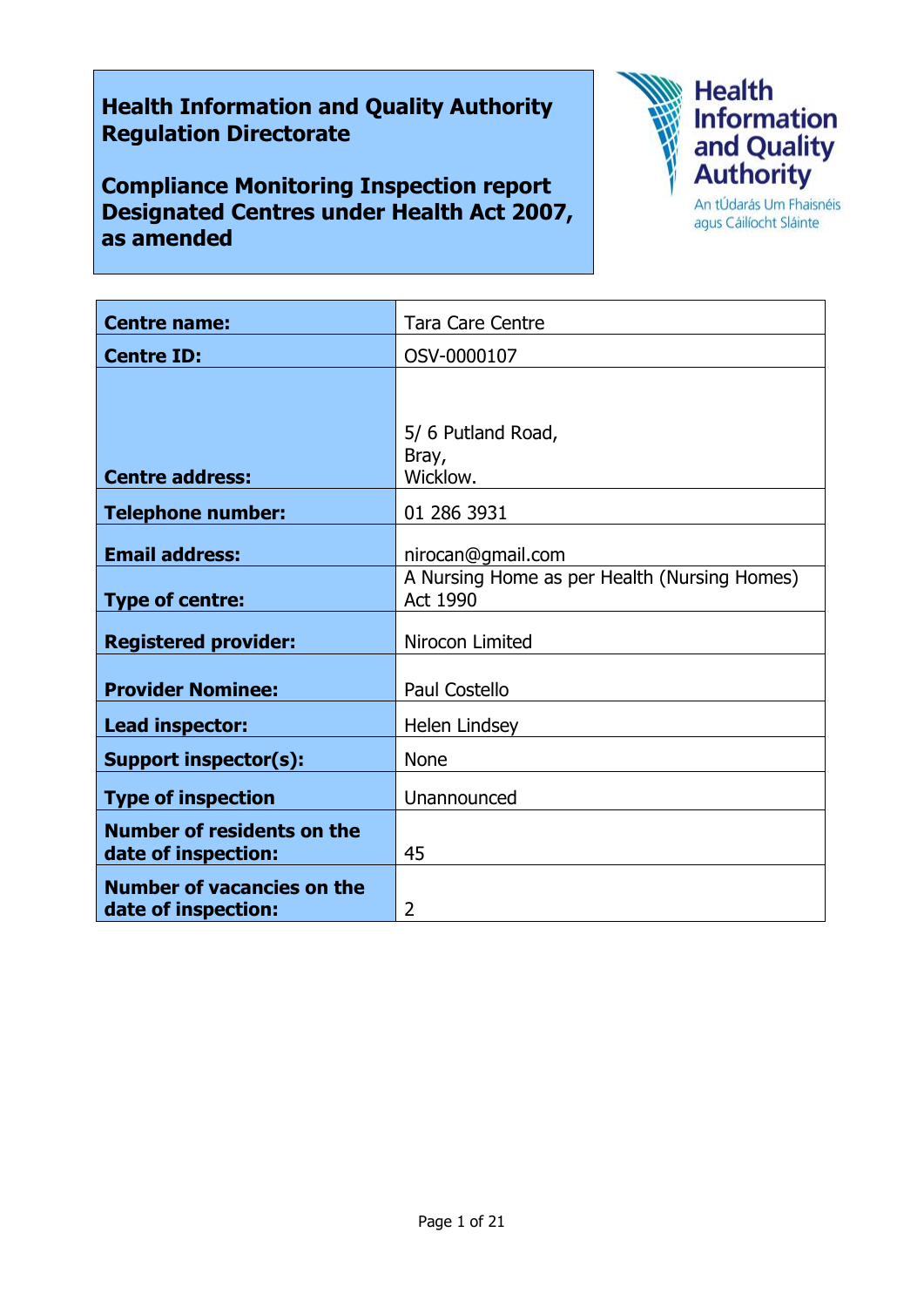## **About monitoring of compliance**

The purpose of regulation in relation to designated centres is to safeguard vulnerable people of any age who are receiving residential care services. Regulation provides assurance to the public that people living in a designated centre are receiving a service that meets the requirements of quality standards which are underpinned by regulations. This process also seeks to ensure that the health, wellbeing and quality of life of people in residential care is promoted and protected. Regulation also has an important role in driving continuous improvement so that residents have better, safer lives.

The Health Information and Quality Authority has, among its functions under law, responsibility to regulate the quality of service provided in designated centres for children, dependent people and people with disabilities.

Regulation has two aspects:

▪ Registration: under Section 46(1) of the Health Act 2007 any person carrying on the business of a designated centre can only do so if the centre is registered under this Act and the person is its registered provider.

▪ Monitoring of compliance: the purpose of monitoring is to gather evidence on which to make judgments about the ongoing fitness of the registered provider and the provider's compliance with the requirements and conditions of his/her registration.

Monitoring inspections take place to assess continuing compliance with the regulations and standards. They can be announced or unannounced, at any time of day or night, and take place:

- to monitor compliance with regulations and standards
- to carry out thematic inspections in respect of specific outcomes

▪ following a change in circumstances; for example, following a notification to the Health Information and Quality Authority's Regulation Directorate that a provider has appointed a new person in charge

▪ arising from a number of events including information affecting the safety or wellbeing of residents.

The findings of all monitoring inspections are set out under a maximum of 18 outcome statements. The outcomes inspected against are dependent on the purpose of the inspection. In contrast, thematic inspections focus in detail on one or more outcomes. This focused approach facilitates services to continuously improve and achieve improved outcomes for residents of designated centres.

Please note the definition of the following term used in reports: responsive behaviour (how people with dementia or other conditions may communicate or express their physical discomfort, or discomfort with their social or physical environment).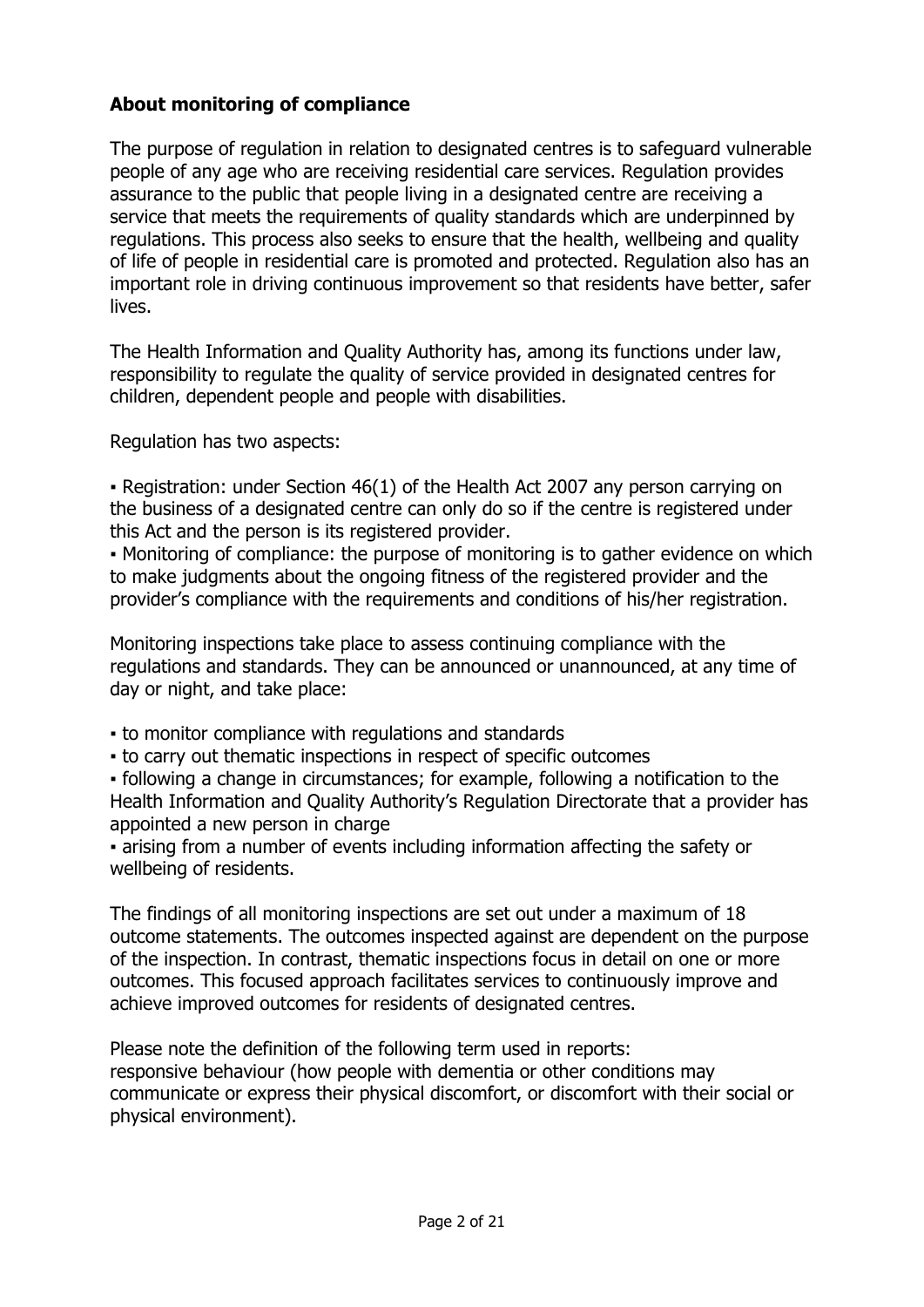**Compliance with the Health Act 2007 (Care and Welfare of Residents in Designated Centres for Older People) Regulations 2013, Health Act 2007 (Registration of Designated Centres for Older People) Regulations 2015 and the National Standards for Residential Care Settings for Older People in Ireland.**

This inspection report sets out the findings of a monitoring inspection, the purpose of which was following receipt of unsolicited information. This monitoring inspection was un-announced and took place over 1 day(s).

#### **The inspection took place over the following dates and times**

| From:                   | To:                     |
|-------------------------|-------------------------|
| 07 September 2017 09:30 | 07 September 2017 19:00 |

The table below sets out the outcomes that were inspected against on this inspection.

| <b>Outcome</b>                             | <b>Our Judgment</b>            |
|--------------------------------------------|--------------------------------|
| Outcome 02: Governance and Management      | Compliant                      |
| Outcome 04: Suitable Person in Charge      | Compliant                      |
| Outcome 05: Documentation to be kept at a  | Compliant                      |
| designated centre                          |                                |
| Outcome 07: Safeguarding and Safety        | Compliant                      |
| Outcome 08: Health and Safety and Risk     | Compliant                      |
| Management                                 |                                |
| <b>Outcome 09: Medication Management</b>   | Compliant                      |
| Outcome 10: Notification of Incidents      | Compliant                      |
| Outcome 11: Health and Social Care Needs   | Compliant                      |
| Outcome 12: Safe and Suitable Premises     | Non Compliant - Moderate       |
| Outcome 13: Complaints procedures          | <b>Substantially Compliant</b> |
| Outcome 16: Residents' Rights, Dignity and | <b>Substantially Compliant</b> |
| Consultation                               |                                |
| Outcome 18: Suitable Staffing              | Compliant                      |

#### **Summary of findings from this inspection**

This was an unannounced inspection by the Health Information and Quality Authority (HIQA). The purpose of the inspection was to monitor ongoing compliance with the Health Act 2007 (Care and Welfare of Residents in Designated Centres for Older People) Regulations 2013 (as amended) and the National Standards for Residential Care Settings for Older People in Ireland.

As part of the inspection the inspector met with residents, family and staff members. The inspector also observed practices and reviewed documentation such as policies and procedures, care plans, medical records and records from allied health professionals.

Through speaking with residents, relatives and reviewing the feedback gathered by the centre about the quality of the centre, the inspector was assured that people were satisfied with the service they were receiving. Staff were seen to interact with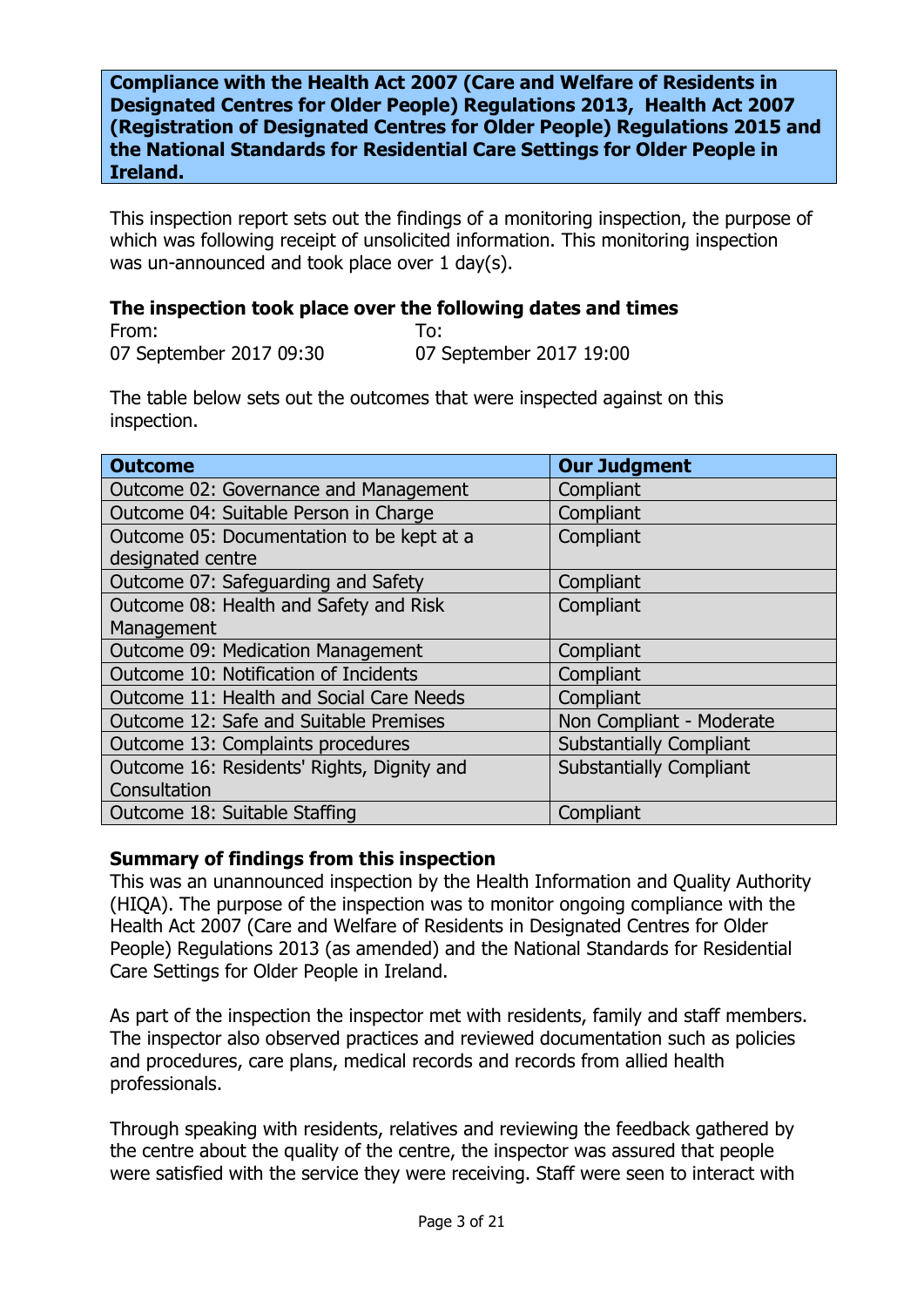residents in a positive manner, and responded quickly if resident needs required support. Training was in place for the staff and included safeguarding residents and fire safety. There was also good access to healthcare professionals both community based and linked with hospitals where required.

There was a clear management structure in place, and systems were put in place to check the quality of the service being provided but asking for regular feedback and also carrying out audits on a range of clinical and operational topics. The premises were well maintained and their was an ongoing program of improvement that included increasing the bathrooms and toilets in the centre. Décor had been developed to support residents with dementia to be orientated to different parts of the centre.

Improvements were required in relation to storage, ventilation in two bathrooms, screening that didn't limit access in multi occupancy rooms, complaints recording and the activities program especially for residents who may not be self motivated to engage in activities. This is discussed further in the report and in the action plan at the end.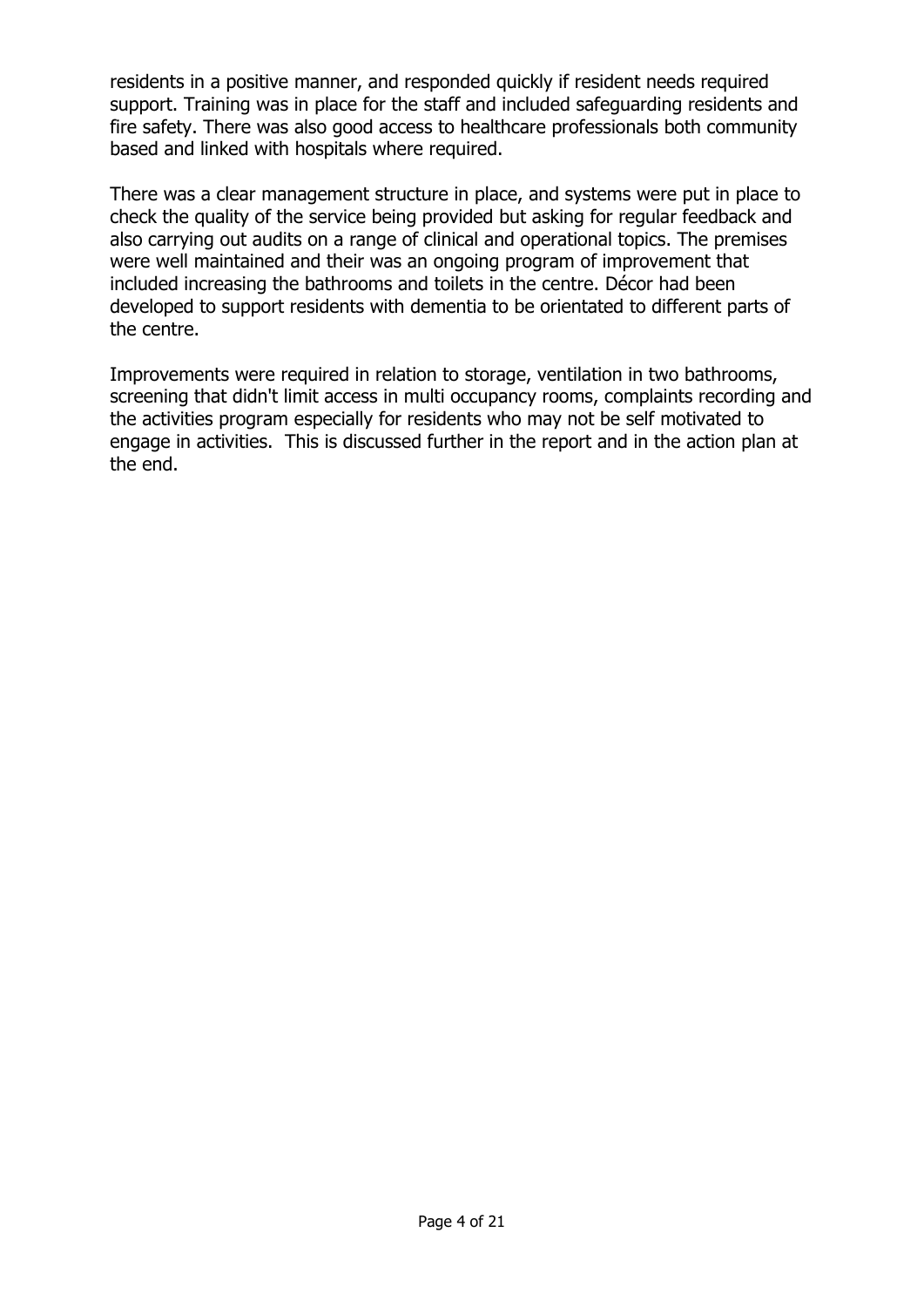**Compliance with Section 41(1)(c) of the Health Act 2007 and with the Health Act 2007 (Care and Welfare of Residents in Designated Centres for Older People) Regulations 2013, Health Act 2007 (Registration of Designated Centres for Older People) Regulations 2015 and the National Standards for Residential Care Settings for Older People in Ireland.**

#### **Outcome 02: Governance and Management**

**The quality of care and experience of the residents are monitored and developed on an ongoing basis. Effective management systems and sufficient resources are in place to ensure the delivery of safe, quality care services. There is a clearly defined management structure that identifies the lines of authority and accountability.**

#### **Theme:**

Governance, Leadership and Management

## **Outstanding requirement(s) from previous inspection(s):**

The action(s) required from the previous inspection were satisfactorily implemented.

#### **Findings:**

There was a clearly defined management structure that identified the lines of accountability in the centre, and effective governance and management arrangements to ensure resident's needs were met and the quality of the service was maintained.

The resources in the centre were seen to be sufficient to ensure resident's needs were being met. A program of upgrade was in progress that included providing dementia friendly decor, and improving the access to bathrooms. There were sufficient staff to meet the needs of residents and food and nutrition was being provided in line with residents preferences.

There was a clear management structure that was known by the residents, relatives and staff in the centre. The senior management team was made up of the provider nominee, the person in charge and a clinical nurse manager (CNM). They were based in the centre and all met both formally and informally to ensure the centre was operating effectively and to ensure residents needs were being met.

There were weekly management meetings, and minutes seen by the inspector showed that they covered topics such as clinical care indicators (for example pressure sores, falls, nutrition needs, psychotropic medication) accidents and incidents, staffing and training needs. Evidence was seen that actions had been taken to make improvements where they were identified as necessary. For example an increase to the number of bathrooms in the centre to ensure they were in sufficient numbers to meet the residents needs.

A range of audits were carried out in the centre to review performance in key areas. The audits and data were then reviewed to see if action was required to improve nursing practice in the centre. Recent audits had included the premises, falls management, staff files, infection control, and complaints. It was noted that issues identified during the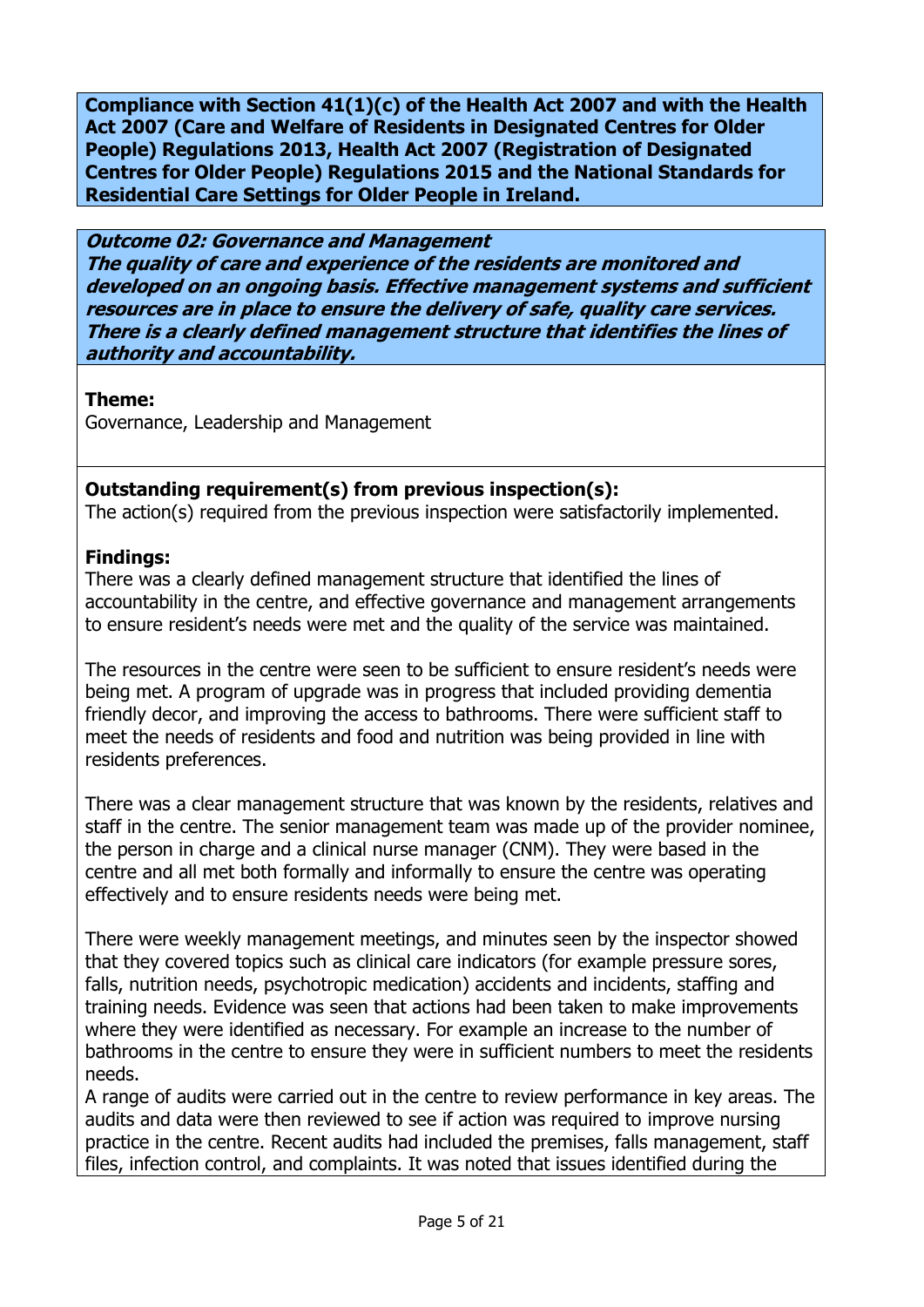inspection, such as insufficient storage, had been picked up and the provider was in the process of researching solutions.

Observations following a dementia focus were carried out in the communal areas of the centre to assess the effectiveness of the service in relation to meeting the needs of people with dementia. The notes showed a high level of positive engaged communication with staff members. Where improvements were required they were written in an action plan and allocated to a staff member to put in place any changes required.

There was a resident's meeting in the centre and meetings took place each month. They were seen to focus on activities in the centre and seeking the views of residents to influence planned events such as the summer BBQ or to make suggestions for the ongoing program of events in the centre.

There was an annual review for 2016 that included an overview of the performance of the centre, improvements made, results of audits, challenges anticipated, and plans for the following year. It also included the results of resident and relative quality surveys, where feedback was reported as positive.

# **Judgment:**

**Compliant** 

**Outcome 04: Suitable Person in Charge The designated centre is managed by a suitably qualified and experienced person with authority, accountability and responsibility for the provision of the service.**

#### **Theme:**

Governance, Leadership and Management

## **Outstanding requirement(s) from previous inspection(s):**

No actions were required from the previous inspection.

#### **Findings:**

The person in charge is a registered nurse with the required experience in nursing older people and worked full time in the centre. As provider of the centre also they were also engaged in the governance, operational management and administration of this centre on a regular and consistent basis.

They had maintained their continuous professional development, and were acting as a trainer in the area for topics such as safeguarding vulnerable adults. During the inspection they demonstrated sufficient knowledge to ensure suitable and safe care was provided to residents.

#### **Judgment: Compliant**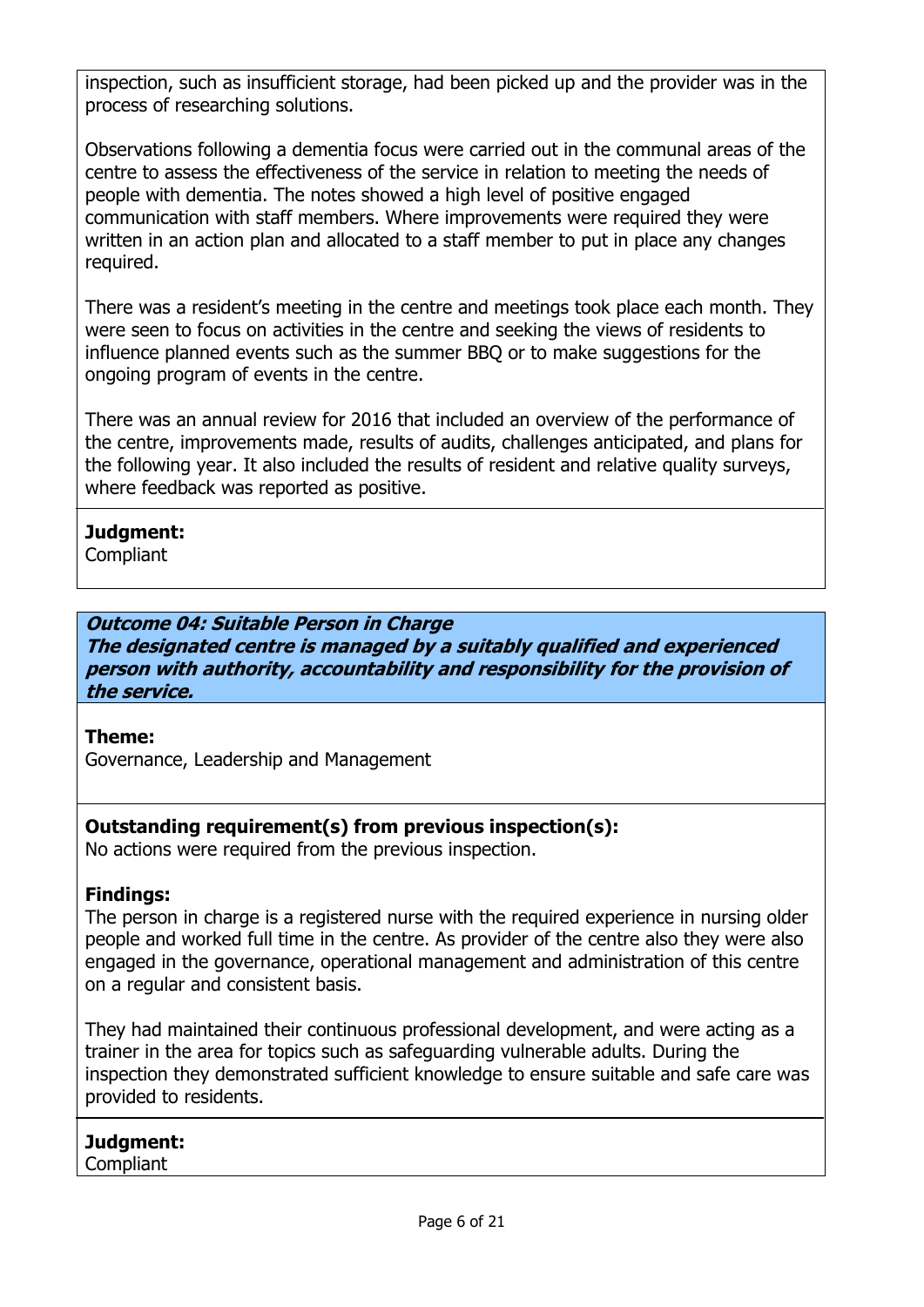**Outcome 05: Documentation to be kept at a designated centre The records listed in Schedules 3 and 4 of the Health Act 2007 (Care and Welfare of Residents in Designated Centres for Older People) Regulations 2013 are maintained in a manner so as to ensure completeness, accuracy and ease of retrieval. The designated centre is adequately insured against accidents or injury to residents, staff and visitors. The designated centre has all of the written operational policies as required by Schedule 5 of the Health Act 2007 (Care and Welfare of Residents in Designated Centres for Older People) Regulations 2013.**

#### **Theme:**

Governance, Leadership and Management

#### **Outstanding requirement(s) from previous inspection(s):**

The action(s) required from the previous inspection were satisfactorily implemented.

#### **Findings:**

This outcome was not reviewed in full.

The inspector followed up on the action from the last inspection that required an improvement in recording of daily nursing notes. A review of the records found that daily notes were recorded for each resident that gave the nurse the opportunity to confirm the type of care that had been provided. For example the drinks, meals and snacks the resident had taken, and any other care and support provided.

#### **Judgment:**

Compliant

#### **Outcome 07: Safeguarding and Safety**

**Measures to protect residents being harmed or suffering abuse are in place and appropriate action is taken in response to allegations, disclosures or suspected abuse. Residents are provided with support that promotes a positive approach to behaviour that challenges. A restraint-free environment is promoted.**

#### **Theme:**

Safe care and support

## **Outstanding requirement(s) from previous inspection(s):**

The action(s) required from the previous inspection were satisfactorily implemented.

#### **Findings:**

There were measures in place to safeguard and protect residents from abuse. There were also policies and procedures to guide practice to ensure residents with responsive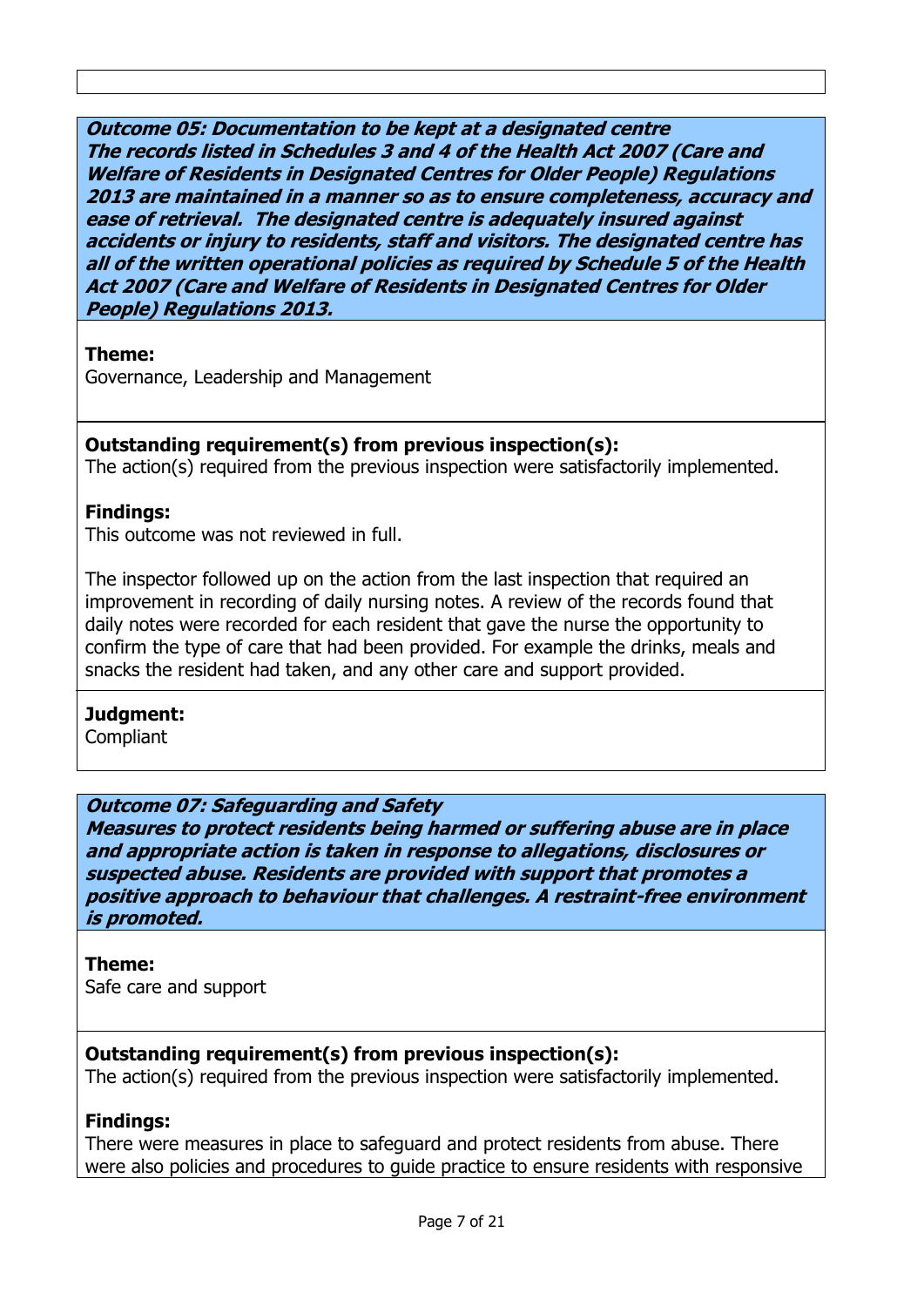behaviour were supported, and restrictions were used only where agreed.

There was a policy and procedure in place titled 'safeguarding vulnerable persons at risk of abuse'. Evidence was seen that the process set out in the policy was followed in practice. When speaking with staff the inspector found they were knowledgeable about the types of abuse and the process to follow if they observed, suspected or had abuse reported to them. All staff had completed up-to-date training in safeguarding of residents. The person in charge and the management team was familiar with the procedures to follow to carry out an investigation and what their role would be. Where investigations had been carried out they followed the clear methodology set out in the policy. Residents confirmed to the inspector they felt safe in the centre, and were aware of keeping their belonging safe and what to do if they felt they had any concerns to report.

The inspector's also reviewed the policies for the use of restraint. It followed national best practice and referenced the Department of Health guidance 'towards a restraint free environment'. This was seen to be implemented in the centre. The person in charge described how they monitor the use of restrictions in the centre. At the time of the inspection bed rails and alarm bracelets were being used where a risk assessment had indicated it would be beneficial to the resident, or they had made the choice to use them. There were alternatives to bed rails available, such as bed wedges, and the staff trialled the alternatives prior to using any restrictive practice.

There was policy for managing responsive behaviour in the centre that was seen to guide the practice of the staff. Where residents had responsive behaviour there were clear care plans in place that identified the likely behaviour, any known factors that influence the resident or may be a trigger to them, the agreed intervention and the goal for the resident. There was evidence of contact with relevant mental health services to support residents and provide advice where required. This was seen to be resulting in good outcomes for residents. Staff were seen to be familiar with the needs of the residents and knew how to support them in order to reduce the risk of incidents.

There were also a range of other policies to ensure residents rights, privacy and dignity were maintained, for example security of residents financial affairs, whistleblowing, and management of missing persons.

The provider was a pension agent for a number of residents. Records were seen that showed residents monies went into an individually named account and then any fees due were transferred to the provider. A statement was provided monthly, and could be provided at any time on request. An audit was carried out annually to ensure finances were being managed appropriately.

## **Judgment:**

**Compliant** 

**Outcome 08: Health and Safety and Risk Management The health and safety of residents, visitors and staff is promoted and protected.**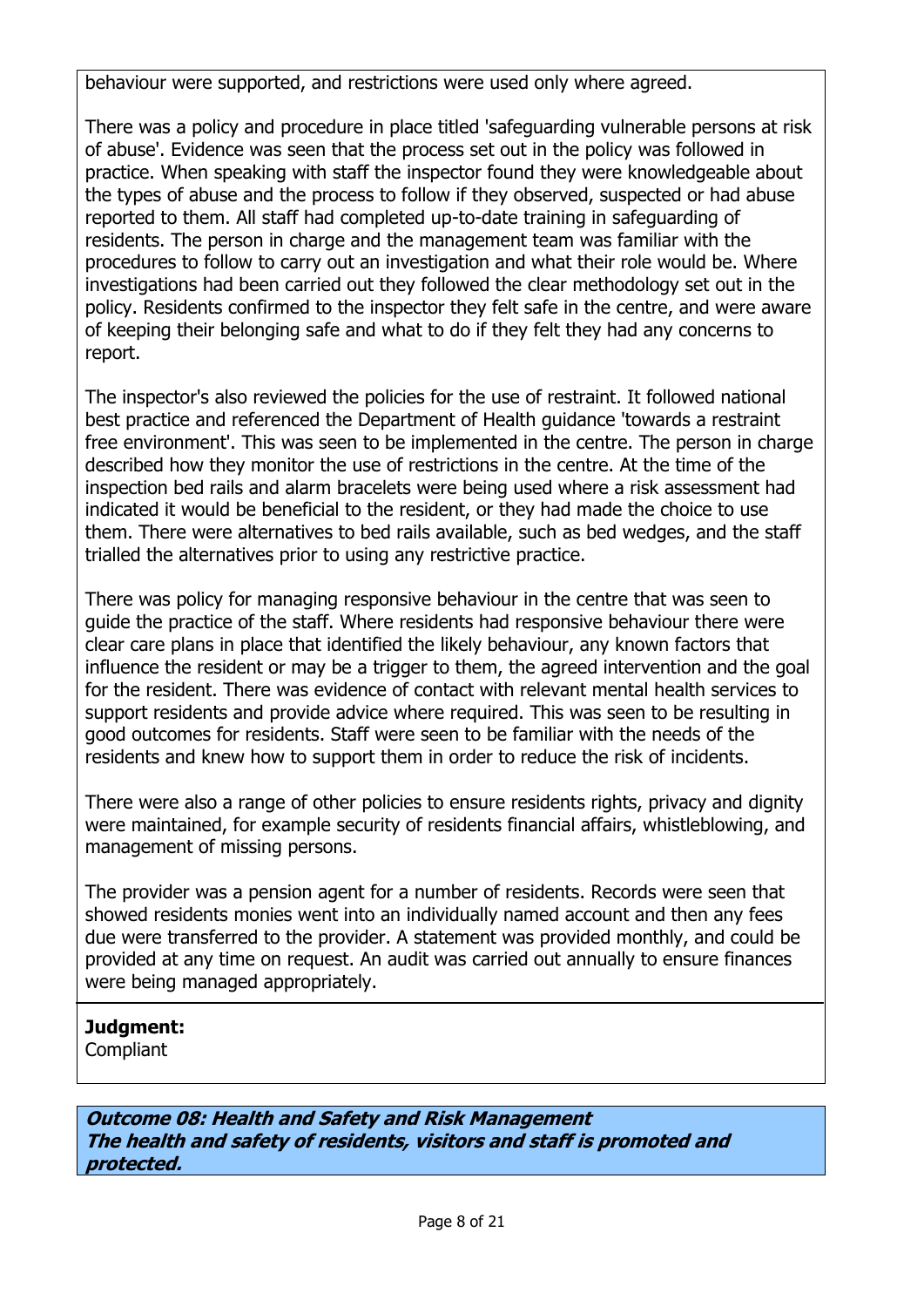## **Theme:**

Safe care and support

## **Outstanding requirement(s) from previous inspection(s):**

The action(s) required from the previous inspection were satisfactorily implemented.

# **Findings:**

The health and safety of residents, visitors and staff was promoted in the centre.

There was a Health and Safety statement and emergency plan for procedures to follow in the event of a fire, gas leak, and flood or power failure. It also included a venue to evacuate to if it was necessary.

There was a clear risk management policy available. It described the approach to risk management and this included all the risk areas identified in the regulations. There was a centre-specific risk register that identified the hazards associated with the centre such as parking, access to the premises, and storage of waste. It also included risks such as trips and slips, and missing persons. All risks had the hazard identified, a risk rating applied, any actions taken to reduce the risk and the person responsible for carrying out the actions. It was noted that updates had been made where there were changes in risk and required actions were described and allocated to a named person.

Incidents and accidents were recorded and then reviewed during management meetings to identify if there were any trends or actions required to reduce known risks in the centre. Incidents reviewed included falls and medication errors. The inspector saw that the senior team put in place steps to reduce the risks where the information identified and issue.

There was a detailed policy on infection control, and staff were seen to be putting the procedures in to practice. There were sanitising hand gel dispensers around the centre. The household staff had received training in infection control and were observed changing personal protective equipment such as gloves when moving between rooms or and washing hands while dispensing medication to residents.

There was a range of policies in place in the centre relating to health and safety including waste management, cleaning and decontamination, a smoking policy, access to the kitchen and infection control procedures for a range of circumstances. The maintenance manager in the centre had the role of ensuring the health and safety procedures were effectively implemented in the centre. They were the lead for fire safety, and conducted staff training and drill in the centre.

Any maintenance issues noted were reported and auctioned by them. They were seen to be undertaking a range of tasks during the inspection. Records were in place for the servicing of all equipment in the centre including the lift, hoists, slings, beds and wheel chairs. A review of training records showed all staff had completed fire safety, infection control training.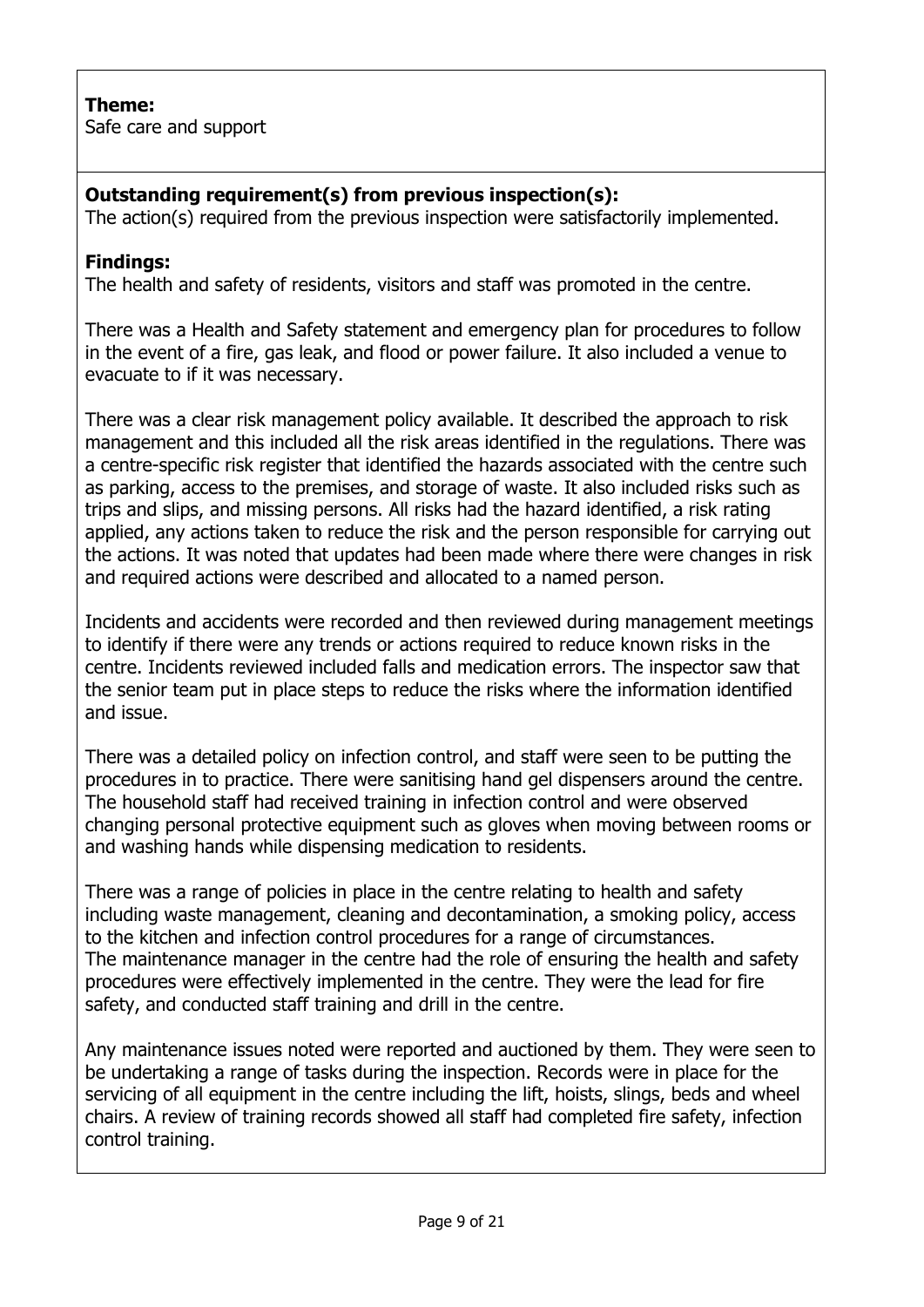Fire drills were taking place in the centre to help evaluate the centres evacuation procedures. The record showed the staff involved, the scenario tested and the results. Three had been completed this year including one at night time. There was also a daily checks to ensure fire exits were clear, and weekly test in the centre which included all the doors and alarms functioned correctly. There was a log of any issues noted and records were seen confirming the works had been completed.

There was a record of the level of assistance each resident would require if an evacuation was required. Residents and staff spoken with were clear of what to do if there was a fire alarm in the centre.

The fire alarm was serviced on a quarterly basis and fire equipment was serviced annually, for example the emergency lighting. Certificates were available and recorded the findings and any actions taken to rectify any faults or issues identified.

The inspector observed that all fire exits were clear during the inspection and fire safety equipment such as extinguishers were available throughout the centre. Floor plans of the centre were available in the entrance hall, and procedures to follow in the event of the alarm sounding were available on each floor.

# **Judgment:**

**Compliant** 

**Outcome 09: Medication Management Each resident is protected by the designated centre's policies and procedures for medication management.**

#### **Theme:**

Safe care and support

## **Outstanding requirement(s) from previous inspection(s):**

The action(s) required from the previous inspection were satisfactorily implemented.

#### **Findings:**

This outcome was not fully reviewed. The inspector followed up on the actions identified at the last inspection.

A review of resident's mediation documentation showed that where residents had an 'as required' (PRN) medication, the maximum dose was clearly recorded.

The inspector also observed nurses administering medication and found their practice reflected the centres policies and national guidance.

## **Judgment:**

**Compliant**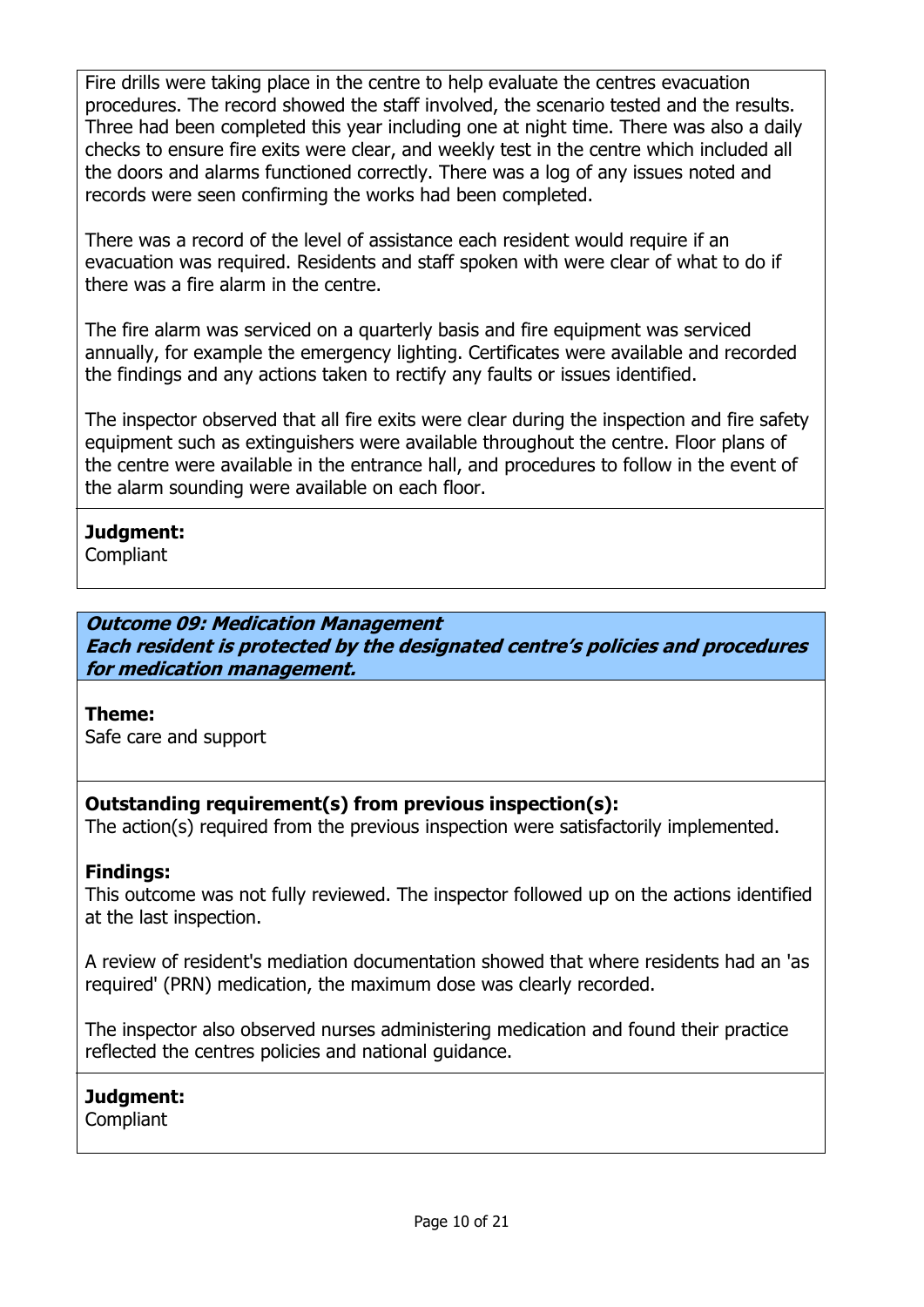**Outcome 10: Notification of Incidents A record of all incidents occurring in the designated centre is maintained and, where required, notified to the Chief Inspector.**

#### **Theme:**

Safe care and support

## **Outstanding requirement(s) from previous inspection(s):**

The action(s) required from the previous inspection were satisfactorily implemented.

#### **Findings:**

This outcome was not fully reviewed. The inspector followed up on an action identified at the last inspection.

During the review of all records the inspector noted that all incidents that were required to be notified to the Chief Inspector of HIQA had been submitted.

#### **Judgment:**

**Compliant** 

#### **Outcome 11: Health and Social Care Needs**

**Each resident's wellbeing and welfare is maintained by a high standard of evidence-based nursing care and appropriate medical and allied health care. The arrangements to meet each resident's assessed needs are set out in an individual care plan, that reflect his/her needs, interests and capacities, are drawn up with the involvement of the resident and reflect his/her changing needs and circumstances.**

**Theme:**  Effective care and support

#### **Outstanding requirement(s) from previous inspection(s):**

The action(s) required from the previous inspection were satisfactorily implemented.

#### **Findings:**

Residents' healthcare needs were being met following evidence based nursing care, and timely access to medical and allied health care professionals.

The inspector reviewed a sample of residents' care plans and medical files. For each resident there was a pre-admission assessment which identified what resident's needs would be on admission to the centre. The person in charge described the needs of residents the centre was able to meet, and was clear when it would not be possible to accept referrals.

When residents were admitted to the centre a more detailed assessment was completed that was added to as staff became more familiar with the resident. A range of nursing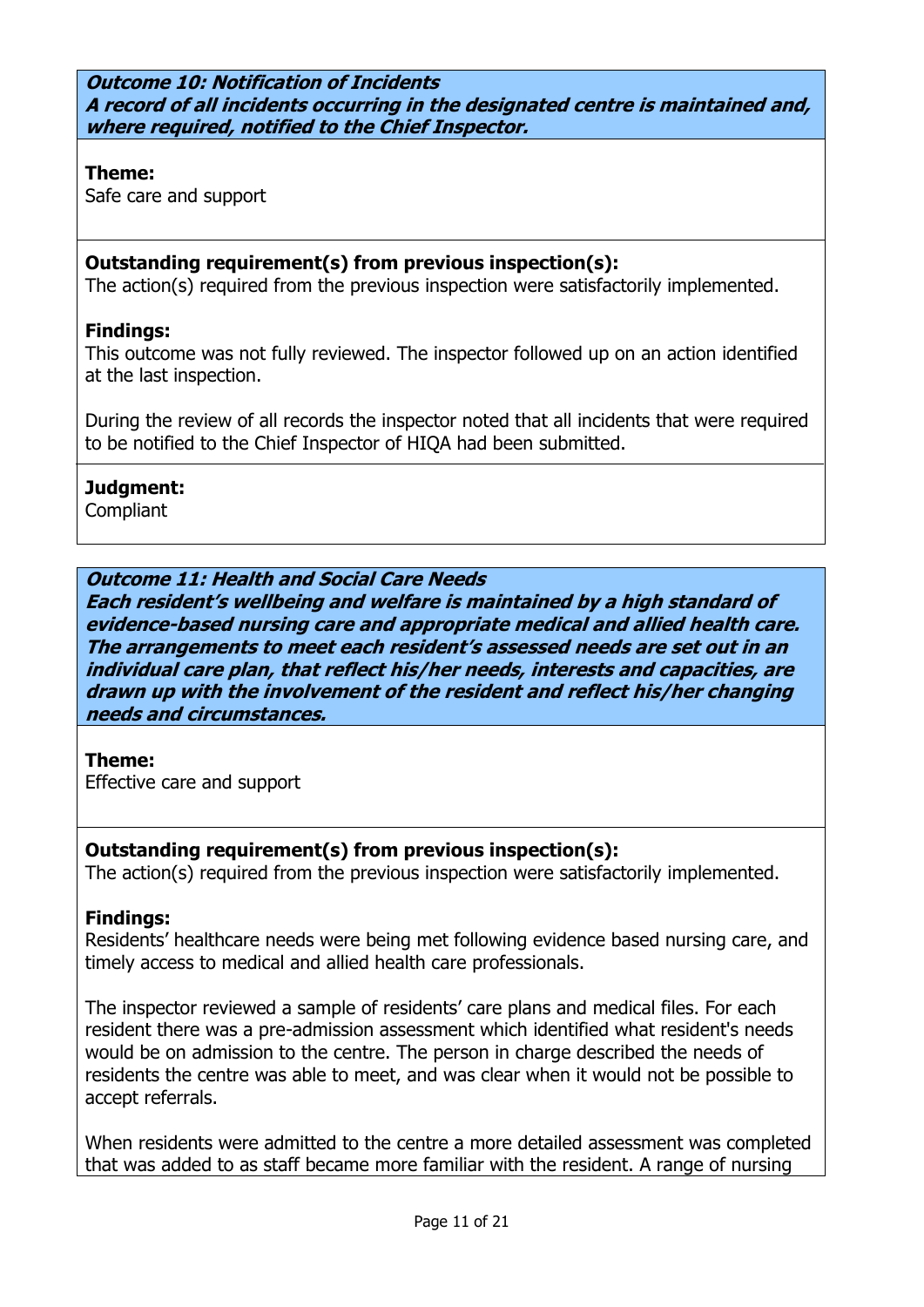assessment tools were completed on admission and provided a baseline for the resident's needs to be monitored against.

Care plans were developed for all identified care needs. The inspector reviewed the plans in place for a range of clinical needs including risk of; falls, pressure areas, weight loss, and also where residents were known to have responsive behaviour. The records clearly documented an assessment of resident's needs, a description of how those needs were to be met, including relevant equipment and treatment. The inspector saw that care plans were reviewed on an ongoing basis at least every four months and more often if there was a change in a resident's condition.

Care plans were noted to reflect resident's preferences in routine and care. It was also noted that staff were clear about residents' rights to refuse treatment, and the described how they would respect residents' decisions, but try to provide the care and support at a later time to suit the residents'.

Records showed that appropriate referrals to allied support services were being made, and care plans were seen to reflect the advice made in their assessments. For example where the speech and language therapist had made recommendations for a modified diet, or a dietician had recommended a certain type of diet. There were also links with community services and relevant hospital departments where residents had ongoing needs.

Medical notes showed that resident's needs were assessed as required and their medication reviewed regularly. Staff described the process for making a referral to the general practitioner, and records showed reviews were timely where required. If the residents needs were considered to be urgent then the on call doctor was called, or an ambulance if required.

There were processes in place to ensure that when residents were admitted, transferred or discharged to and from the centre, relevant and appropriate information about their care and treatment was available. This included where residents were attending appointment at local clinics or with consultants.

Families spoken with confirmed they were kept up to date with the needs of the resident, with their permission, and were informed of changes to the plan of care for the resident.

## **Judgment:**

**Compliant** 

# **Outcome 12: Safe and Suitable Premises**

**The location, design and layout of the centre is suitable for its stated purpose and meets residents' individual and collective needs in a comfortable and homely way. The premises, having regard to the needs of the residents, conform to the matters set out in Schedule 6 of the Health Act 2007 (Care and Welfare of Residents in Designated Centres for Older People) Regulations 2013.**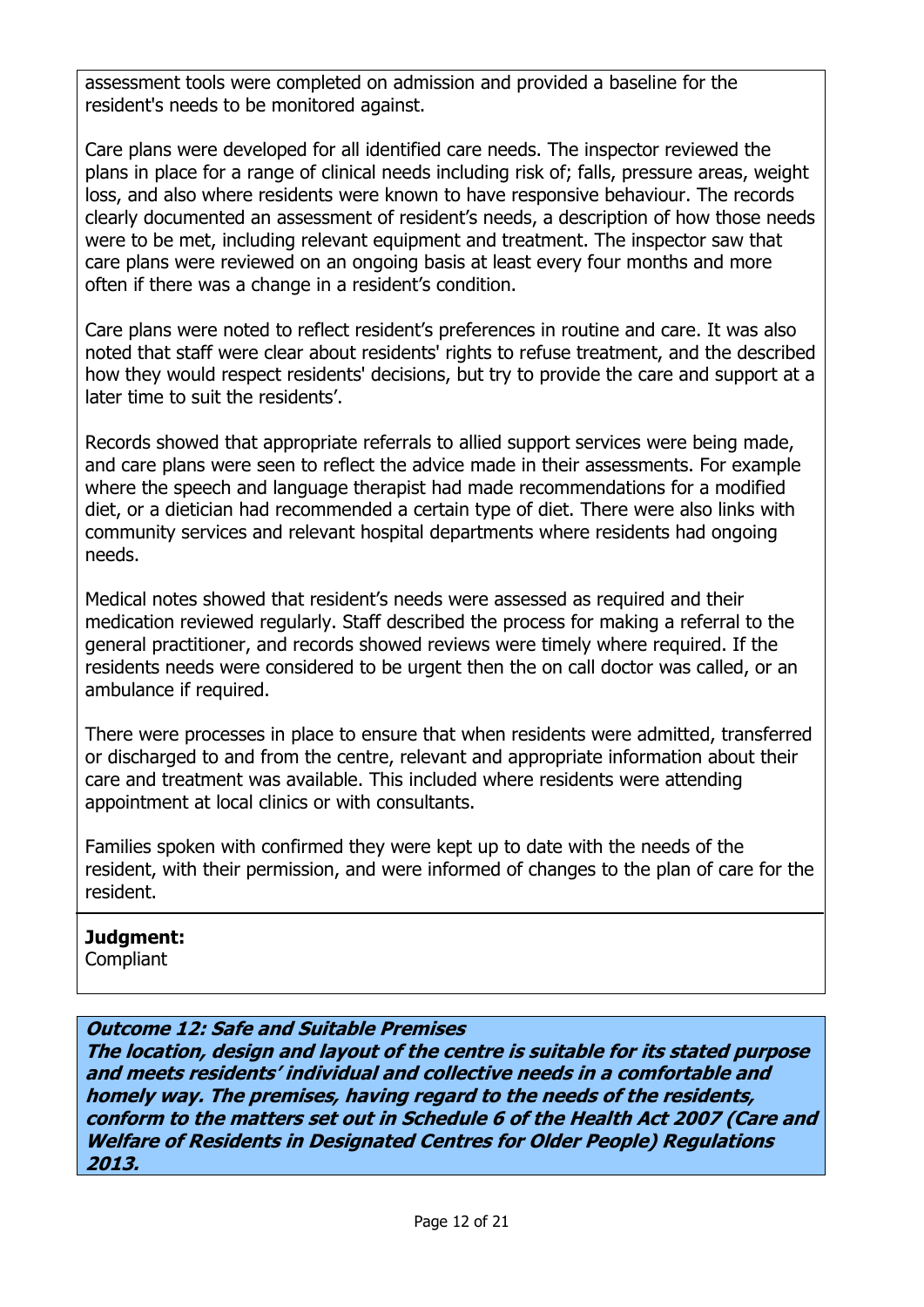## **Theme:**

Effective care and support

#### **Outstanding requirement(s) from previous inspection(s):**

The action(s) required from the previous inspection were satisfactorily implemented.

#### **Findings:**

The design and layout of the centre was suitable for its stated purpose, and met the needs of the residents to an adequate standard. However there was inadequate storage available in the centre. A review was required of some bathrooms in relation to temperature and malodour. Also of the screening in multi occupancy rooms to ensure it didn't limit manoeuvrability and access to furniture.

The centre was found to be clean and well presented on the day of the inspection. The maintenance of the centre was kept under constant review and improvement works were carried out as required. The annual review set out the works completed in 2016 and those planned for 2017. Since the previous inspection the centre had been redecorated in most of the communal areas. The dining room on the first floor had been decorated with a feature wall of a café, a corridor on the ground floor had been decorated to depict a street scene and another area on the ground floor had been decorated with a beach theme. This use of theme areas was reported to support residents to orientate themselves in the centre. The visitors' room had also been decorated as a railway carriage, with a TV that showed scenes as would be seen from the train. Other areas of the centre, including bedrooms were also well presented.

There was appropriate flooring throughout the centre, with some being upgraded on the day of the inspection. There were grab rails in bathrooms and handrails along corridors. As the centre was provided over a number of floors there was a lift that stopped at each level. Heating and ventilation was provided throughout the centre but required review in some areas as set out below.

There were two communal lounges, a visitors' room and a dining room accessible on the first floor. There was also a communal and dining area on the ground floor, with access to a paved area with seating for residents who wished to spend time outdoors. An area at the front of the centre had also been upgrade to provide a seating area. There was a smoking room on the ground floor.

There were four three-bedded rooms. One of these rooms was located in the basement floor; it was serviced by a lift, and provided with an en suite shower, toilet and washhand basin. The other three multi-occupancy rooms were located on the first floor. The inspector visited each of these rooms. Adequate screening was provided around the beds, however it was noted that in two of the triple rooms the placing of the screens limited access to the room and to furniture when they were pulled around the beds. For example this meant that in one room there was limited access to two of the three wardrobes in the room when the curtain was pulled around one bed (room 26), and in one room when privacy screening was pulled round tow beds there was no access to the third without having to move the curtains. There was also a double room when the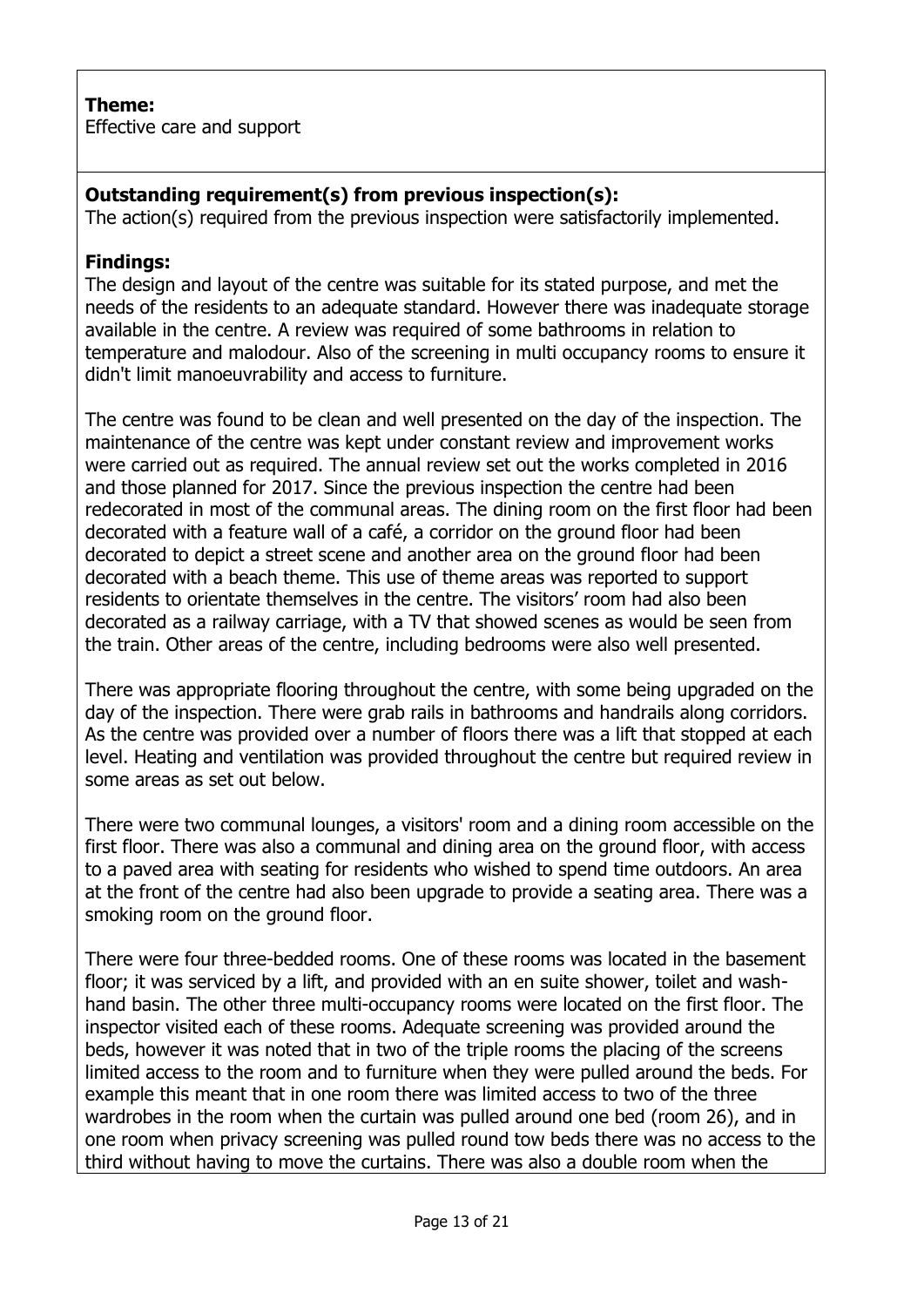screening and residents equipment impacted on resident's ability to mobilise around the room. The layout of these rooms and the equipment in them required review. It is noted by the inspector that residents have reported to the provider they like how the rooms are configured due to the views afforded from the window. It is also noted that previous changes had been made by the provider to rectify this issue.

Since the previous inspection three new bathrooms had been added and a fourth was due to be upgraded. Each bathroom had an accessible shower and accessible toilet. While extra bathrooms had been added it was noted that a number of commodes remained in residents rooms (two in one of the triple rooms). The provider confirmed that use of commodes was being reviewed and those no longer required would be put in storage. It was noted that a bathroom on the ground floor had a strong malodour and was warm, even without a shower running. Ventilation and temperature management in this area required review. There was also another bathroom on the 2nd floor that required review due to malodour.

At the time of the inspection there was insufficient storage in the centre, and equipment was being stored in a number of different places in the centre, including in a bath and in bathrooms where access to the facilities was being blocked. The provider had identified the lack of storage during their audits and informed the inspector they were researching a solution to be put in place in the near future.

#### **Judgment:**

Non Compliant - Moderate

## **Outcome 13: Complaints procedures**

**The complaints of each resident, his/her family, advocate or representative, and visitors are listened to and acted upon and there is an effective appeals procedure.**

## **Theme:**

Person-centred care and support

# **Outstanding requirement(s) from previous inspection(s):**

No actions were required from the previous inspection.

## **Findings:**

Where complaints had been made they were recorded and followed up in a timely manner. However improvement was required to ensure the regulation was fully met.

There was a complaints procedure in place that explained how to make a complaint, and included an independent appeals process. The person in charge was the named person for dealing with complaints, and the provider nominee was the named person for reviewing the procedure had been followed. The policy clearly stated that there would be no adverse impact on anyone making a complaint.

The procedure was displayed prominently in the centre, and residents were clear who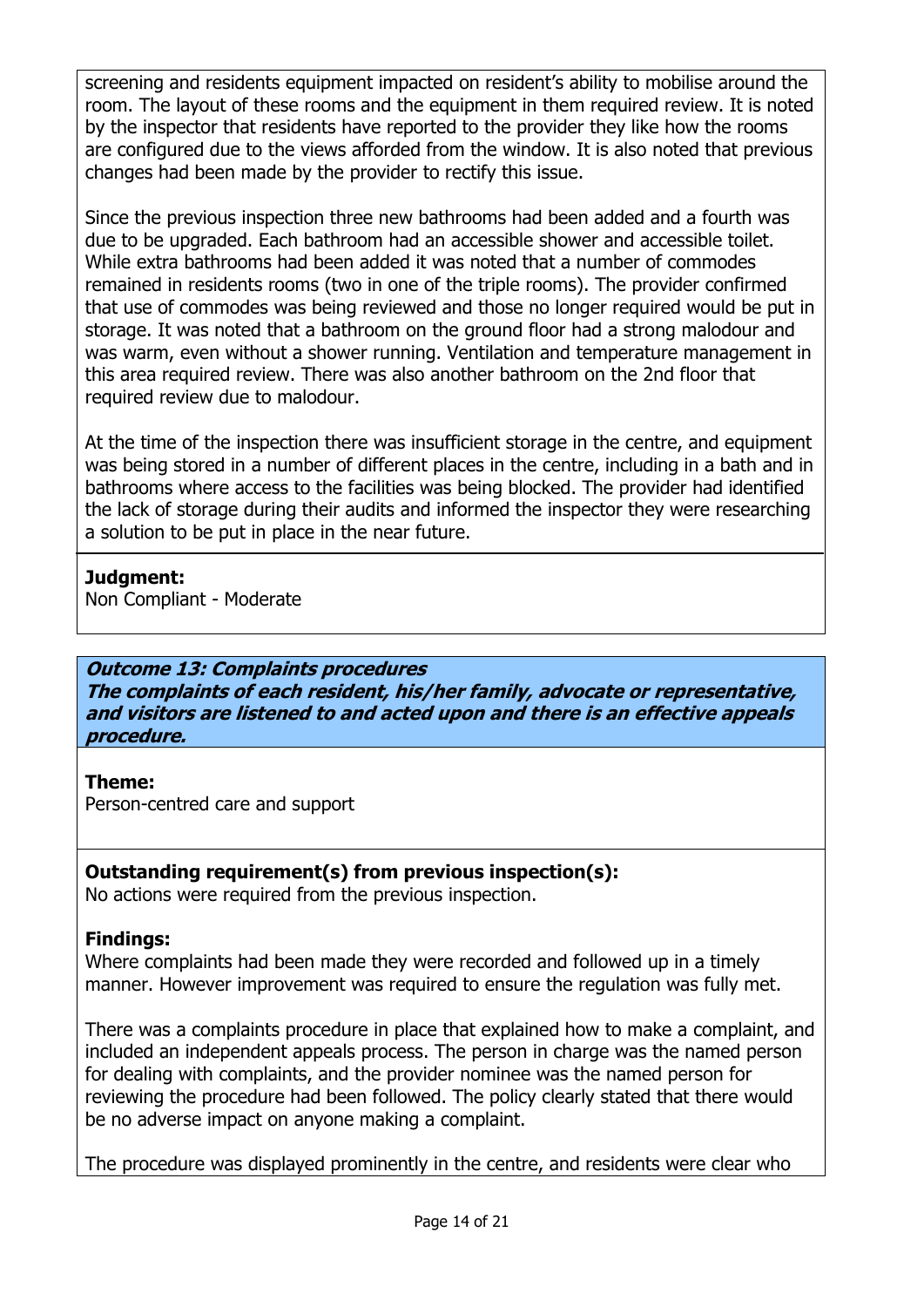they would speak to if they were not happy about something. Relatives also confirmed they knew who they would speak to if they had a concern.

The inspector reviewed the complaints log that was used to record complaints from residents and relatives and found that there were adequate records maintained of complaints detailing the investigation and outcome of the complaint. However improvement was required in recording whether or not the complainant was satisfied.

Complaints that had been made related to the timeliness of answering the door, meaningful activities, and timeliness of personal care provided to residents. Each had been investigated and a response provided to the complainant. There were also a number of compliments recorded in the folder, with relatives thanking the staff for their kindness.

## **Judgment:**

Substantially Compliant

**Outcome 16: Residents' Rights, Dignity and Consultation Residents are consulted with and participate in the organisation of the centre. Each resident's privacy and dignity is respected, including receiving visitors in private. He/she is facilitated to communicate and enabled to exercise choice and control over his/her life and to maximise his/her independence. Each resident has opportunities to participate in meaningful activities, appropriate to his or her interests and preferences.**

## **Theme:**

Person-centred care and support

## **Outstanding requirement(s) from previous inspection(s):**

Some action(s) required from the previous inspection were not satisfactorily implemented.

## **Findings:**

Residents were consulted with and participated in the organisation of the centre, and their privacy and dignity was respected by staff and the policies and procedures operated in the centre. Improvement was required to ensure residents had access activities that were meaningful and engaging throughout the day.

Throughout the inspection the inspector observed a positive atmosphere in the centre with staff communicating respectfully with the residents and their visitors. Residents were seen to be making choices about how they spent their time in the centre. This included where they were, what drinks or meals to have, and who to spend their time with. Residents had personalised their rooms and had belongings of importance around them. There were some organised activities provided through the day, and residents who spoke with the inspector said they were always informed what was happening and asked if they wanted to join in.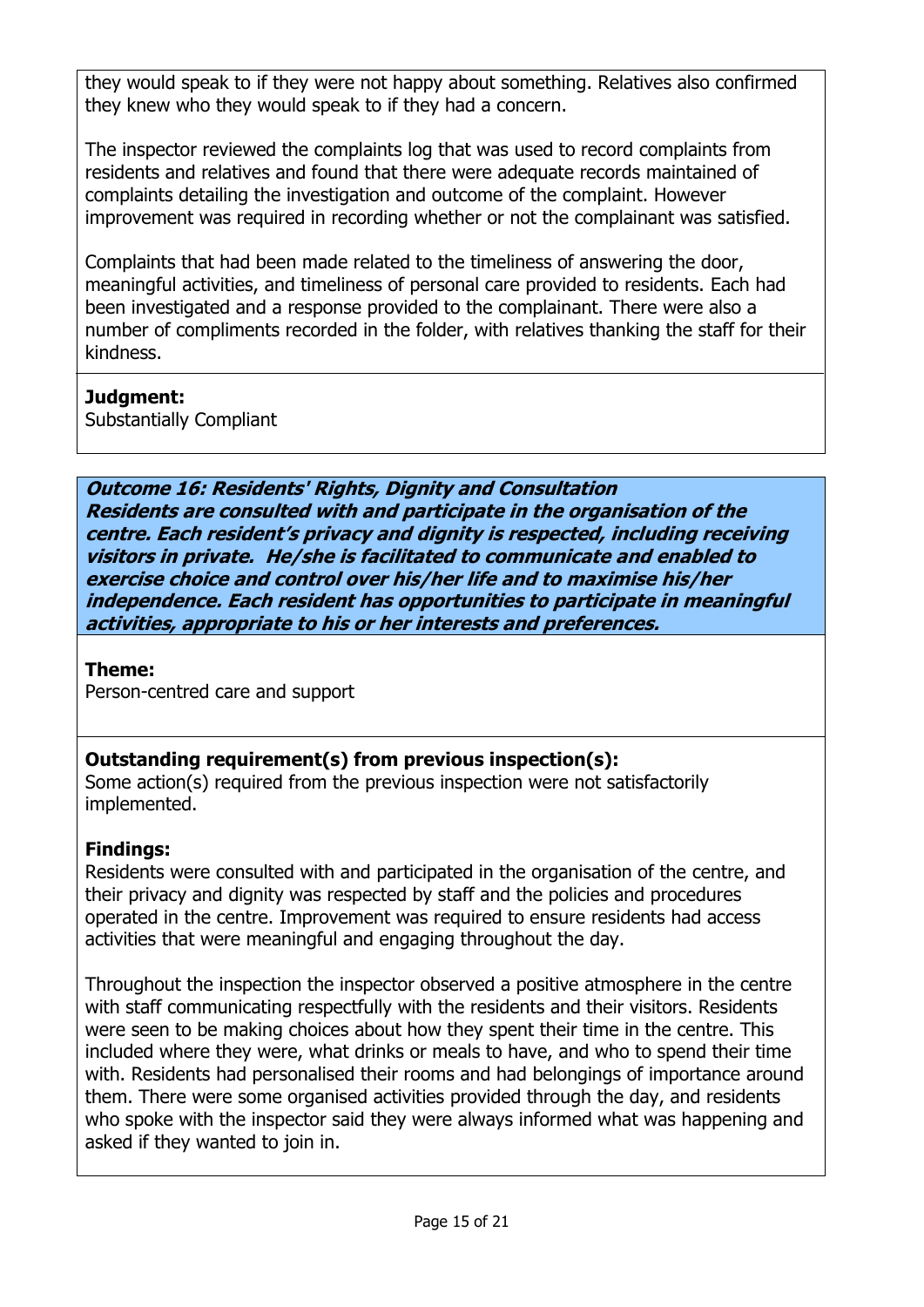Each resident had a clear communication plan in place, and the staff were seen to know each residents' communication needs well. Information was presented in a range of different formats to ensure residents could access it. For example the posters providing information on the walls were clear and in large print, menus were available in picture versions, signs on doors were colour coded and included words and pictures.

A board on the wall on the ground floor and first floor areas set out the menu for the day and the planned activities. On the day of the inspection the board on the first floor said newspapers and hand massage in the morning, and music and exercise for the afternoon. The inspector heard a game of bingo being enjoyed by a number of residents and other activities such as music and exercise took place during the day. A movie from the 50s was also played on the ground floor early evening. Other residents were seen to be enjoying activities of their own preference such as watching bingo on TV and painting. The inspector was informed that a member of staff was allocated each day to take residents out for a walk in the afternoon. One relative confirmed their family member enjoyed this.

While there was a program of activities and allocated staff to coordinate this, the inspector found on a number of occasions some of the residents appeared to be unoccupied at various points during the day. This resulted in some appearing to be asleep or not engaged with their surroundings on several occasions through the day and evening. For example at 2pm the inspector observed around 10 residents sitting in the main lounge, 8 looked to be asleep. 7 residents were in the other lounge on the same floor with no staff present. The TV was on in both rooms, but no residents were looking at the screen, though it is acknowledges they may have been listening. When the inspector went around at 4.15 a similar scene was observed with four residents sitting in the same place as earlier in the main lounge. During these times and others though the inspection the inspector did not see activities or occupation available to occupy resident when main activities were not in progress, for example sensory and cognitive activities, especially for residents with dementia where they would be unlikely to seek out occupation for themselves. While it is a acknowledged some residents require time to rest, the absence of examples of engagement at any time other than the main activities (bingo, DVD movie) has lead to this finding.

It was noted that during the residents' meeting the topic of activities was always discussed, suggestions were requested and plans were discussed for large events such as Easter, Christmas and the Summer BBQ. At the time of the inspection a resident was working with staff to put on a poetry evening that was to take place in the following days. A number of residents were to take part. Resident and relative surveys were also carried out at least annually that also asked for feedback on the activities program in the centre.

The provider had considered the needs of people with dementia when decorating the centre. The corridor that was decorated like a street with images of shops was seen to be of interest to residents. There was also the railway carriage experience in the visitors' room, giving an experience of entering a train carriage and going in a journey. Staff reported they were both good diversions if residents were feeling anxious.

A member of staff had received training in completing a formal observation of staff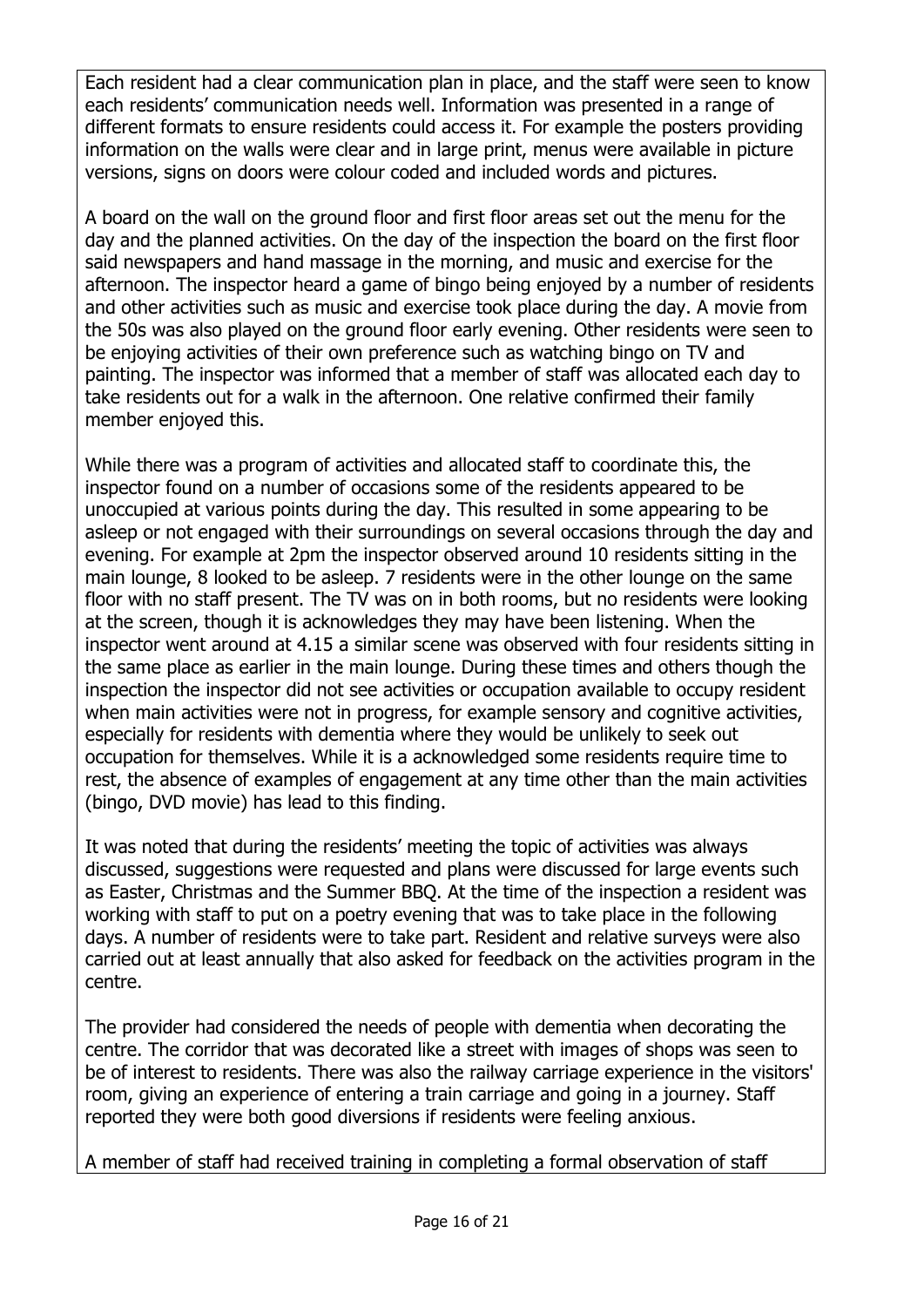interactions with the residents, following a recognised dementia care approach. The last review had found good levels of residents being actively engaged by the staff. The findings of the sessions were used by the management team to feed in to the quality management process, and recommended changes were followed up at the next observation.

Each resident had a clear communication plan in place, and the staff were seen to know each residents needs well. Information was presented in a range of different ways to ensure residents could access it. Posters providing information on the walls were clear and in large print, menus were available in picture versions and residents were seen to have access to written information such as the lyrics for songs in the choir to support memory.

There was access to advocacy for residents if they chose, with contact information displayed in the centre and available in the residents guide. Residents were also supported to vote if they chose, with the voting officer attending the centre. There were also religious services in the centre. Resident's religious preferences and how they chose to follow their religion, if at all, was recorded so it could be supported by staff.

Relatives were seen in the centre throughout the inspection, and residents confirmed they were free to receive them at times that suited them. There were only restrictions where they were agreed.

#### **Judgment:**

Substantially Compliant

#### **Outcome 18: Suitable Staffing**

**There are appropriate staff numbers and skill mix to meet the assessed needs of residents, and to the size and layout of the designated centre. Staff have up-to-date mandatory training and access to education and training to meet the needs of residents. All staff and volunteers are supervised on an appropriate basis, and recruited, selected and vetted in accordance with best recruitment practice. The documents listed in Schedule 2 of the Health Act 2007 (Care and Welfare of Residents in Designated Centres for Older People) Regulations 2013 are held in respect of each staff member.**

## **Theme:**

**Workforce** 

## **Outstanding requirement(s) from previous inspection(s):**

No actions were required from the previous inspection.

#### **Findings:**

There was sufficient staff with the skills and experience to meet the assessed needs of the residents at the time of the inspection.

On the day of the inspection the staff were seen to have sufficient skills and experience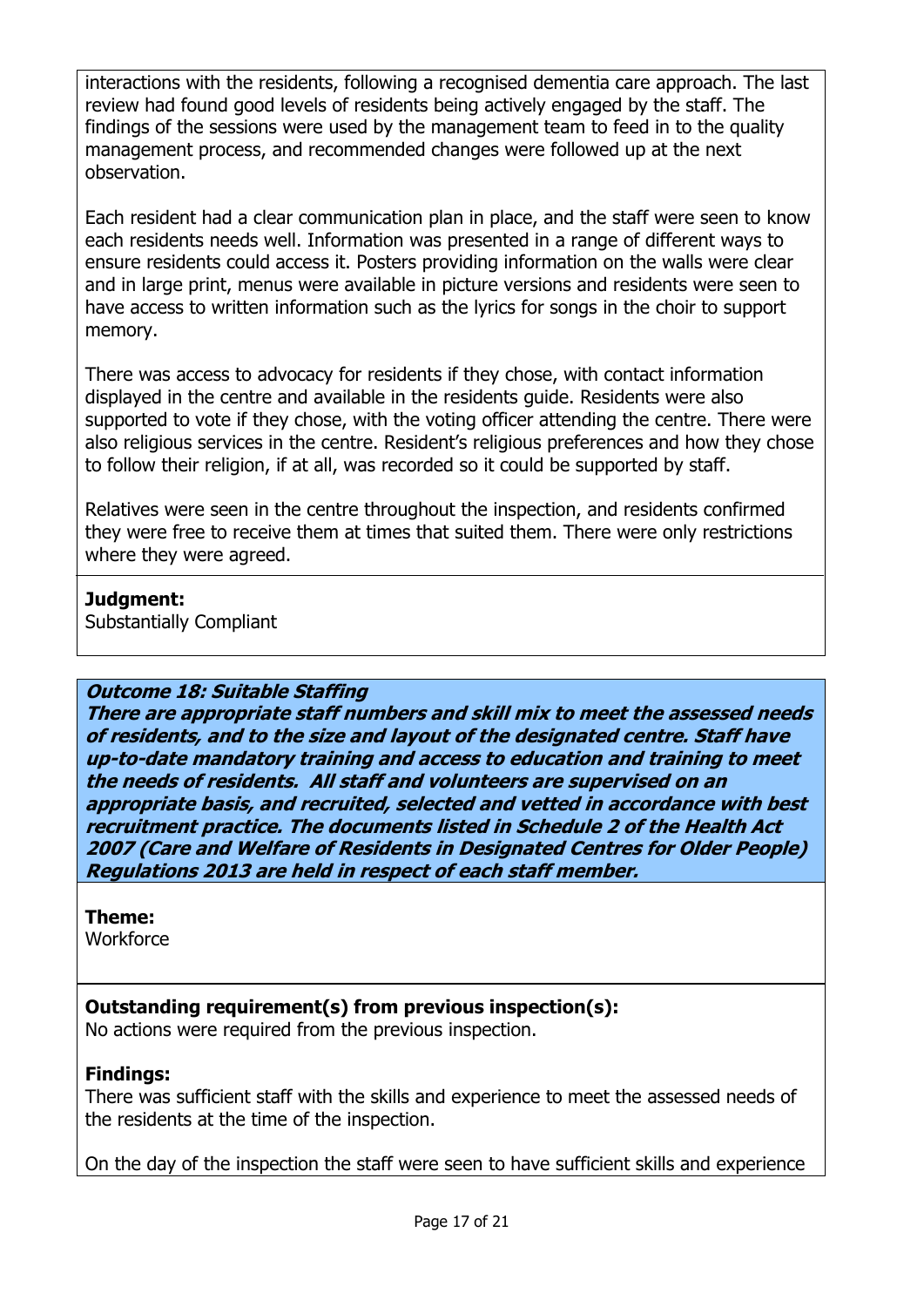to meet the needs of the residents. There were nurses on duty at all times, including the person in charge and the clinical nurse manager on weekdays and on call over the weekend. The nursing staff undertook all of the medication and nursing care responsibilities. There were health care assistants who were supporting residents with daily living tasks such as personal care and eating meals. There were also two activities employed in weekdays to engage with residents in group and individual activities. The staff rota matched the staffing in place at the time of the inspection.

A program of training was provided to all staff. Each member of staff had completed mandatory training for fire safety and protection of vulnerable adults. There was also training provided in Infection control, behaviours that challenge, manual handling, and CPR.

The policy on selection and vetting of staff was seen to be put in to practice. Staff files reviewed contained all the required documents as outlines in schedule 2, which was evidence of a robust recruitment process. Evidence of up to date registration with the relevant professional body was seen for the nursing staff employed in the centre. The person in charge confirmed that all staff had a Garda vetting disclosure in place.

Documentation was also in place for the two volunteers completing a short placement the centre, including photo identification, roles and responsibilities set out in writing.

There was a schedule for appraisals to be completed for all staff an annual basis. The information from the appraisals supported the development of the training plan. Management were in the centre through the day and evening and so supervision of staff practice was undertaken daily.

#### **Judgment:**

**Compliant** 

## **Closing the Visit**

At the close of the inspection a feedback meeting was held to report on the inspection findings.

#### **Acknowledgements**

The inspector wishes to acknowledge the cooperation and assistance of all the people who participated in the inspection.

## **Report Compiled by:**

Helen Lindsey Inspector of Social Services Regulation Directorate Health Information and Quality Authority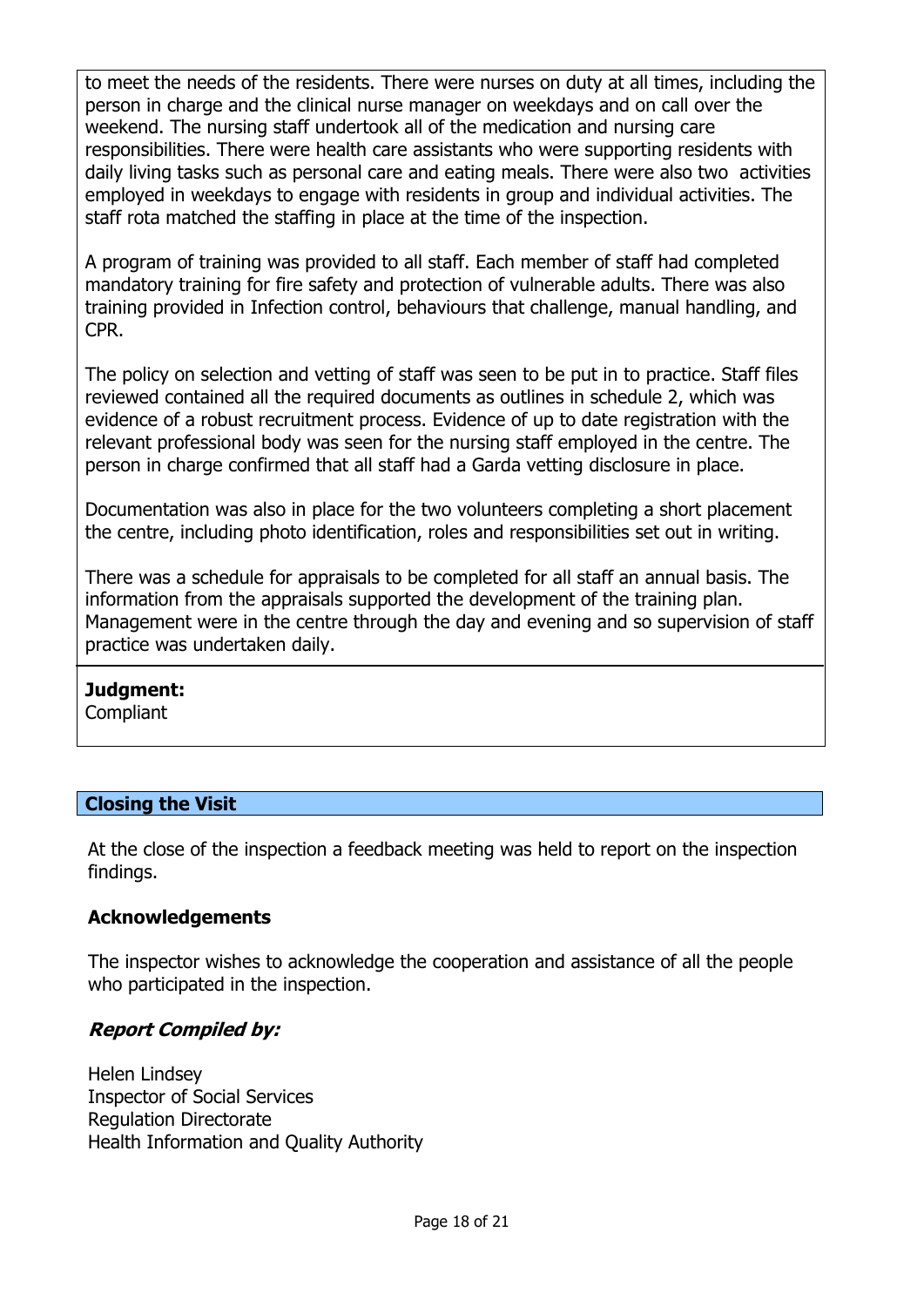# **Health Information and Quality Authority Regulation Directorate**



**Action Plan**

#### An tÚdarás Um Fhaisnéis agus Cáilíocht Sláinte

## **Provider's response to inspection report<sup>1</sup>**

| <b>Centre name:</b>        | <b>Tara Care Centre</b> |
|----------------------------|-------------------------|
|                            |                         |
| <b>Centre ID:</b>          | OSV-0000107             |
|                            |                         |
| <b>Date of inspection:</b> | 07/09/2017              |
|                            |                         |
| <b>Date of response:</b>   | 07/10/2017              |
|                            |                         |

#### **Requirements**

This section sets out the actions that must be taken by the provider or person in charge to ensure compliance with the Health Act 2007 (Care and Welfare of Residents in Designated Centres for Older People) Regulations 2013 and the National Quality Standards for Residential Care Settings for Older People in Ireland.

All registered providers should take note that failure to fulfil your legal obligations and/or failure to implement appropriate and timely action to address the non compliances identified in this action plan may result in enforcement action and/or prosecution, pursuant to the Health Act 2007, as amended, and Regulations made thereunder.

#### **Outcome 12: Safe and Suitable Premises**

#### **Theme:**

 $\overline{a}$ 

Effective care and support

#### **The Registered Provider is failing to comply with a regulatory requirement in the following respect:**

There was insufficient storage for equipment.

Two bathrooms required review in relation to malodour and one in relation to ventilation.

Screening in some rooms required review to ensure they were of a suitable layout to meet the needs of residents.

 $<sup>1</sup>$  The Authority reserves the right to edit responses received for reasons including: clarity; completeness; and,</sup> compliance with legal norms.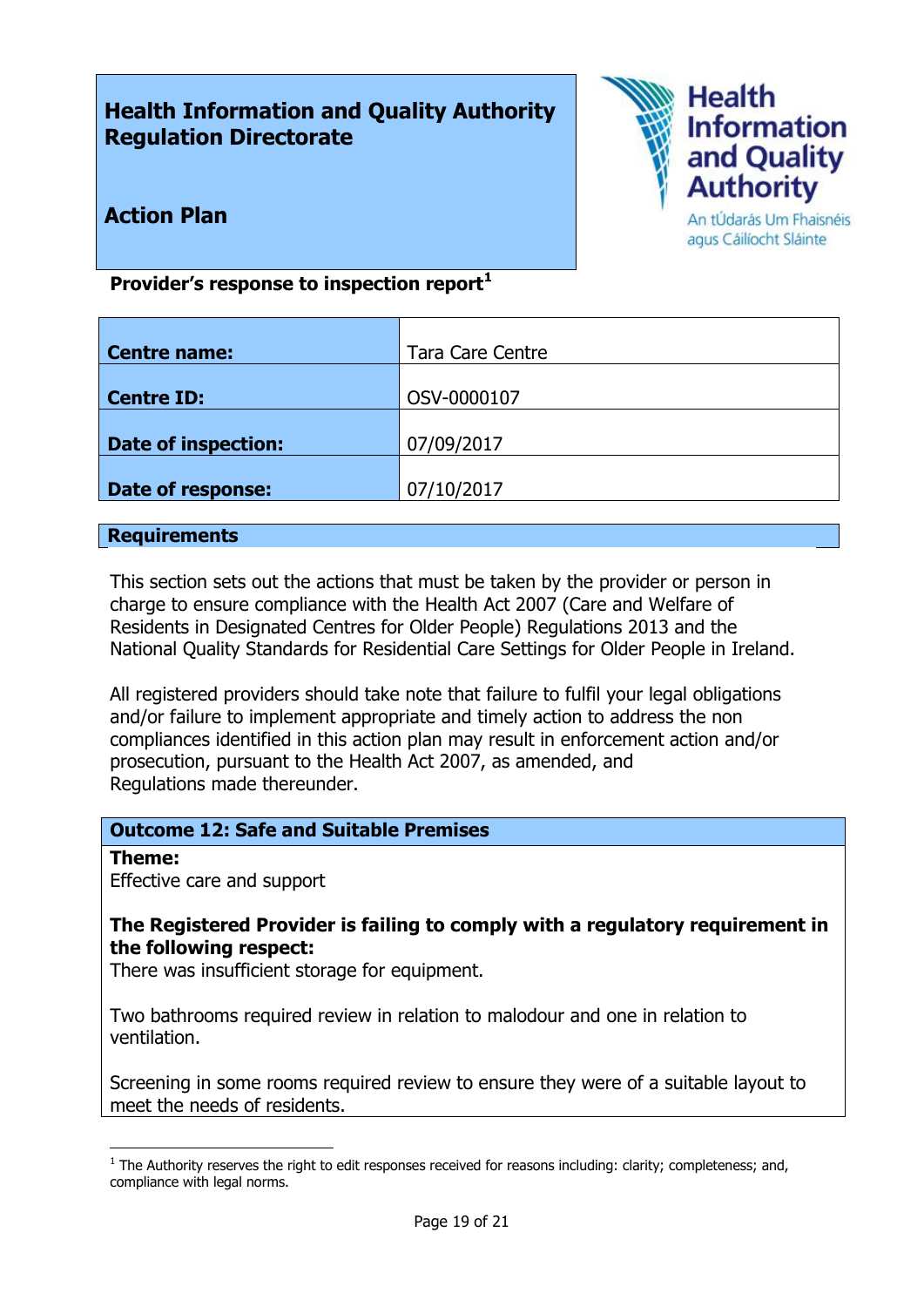# **1. Action Required:**

Under Regulation 17(2) you are required to: Provide premises which conform to the matters set out in Schedule 6, having regard to the needs of the residents of the designated centre.

## **Please state the actions you have taken or are planning to take:**

Storage – A new outdoor storage unit has been purchased and will be installed before the end of October. This will facilitate equipment that is not currently in use. This action will overcome the insufficient storage of equipment currently.

Malodour in 2 bathrooms –The 2 bathrooms identified have been fitted with electronic deodorizers which will be serviced quarterly by the supplier. ( Completed )

Ventilation –This bathroom is being upgraded to a full wet room and will be fitted with motorized air vent This work will be completed by the end of November.

Screening- In the shared bedroom that the inspector identified, the layout is configured in accordance with the residents' wishes who are currently occupying the room. The surrounding curtain layout will require an alternative design to facilitate a more user friendly access. This will be achieved in collaboration with the residents who are now living there.

## **Proposed Timescale:** 30/11/2017

## **Outcome 13: Complaints procedures**

**Theme:** 

Person-centred care and support

#### **The Registered Provider is failing to comply with a regulatory requirement in the following respect:**

Complaint records did not consistently detail if the complainant was satisfied with the outcome of any action taken, and whether they were informed of the appeals process.

## **2. Action Required:**

Under Regulation 34(1)(f) you are required to: Ensure that the nominated person maintains a record of all complaints including details of any investigation into the complaint, the outcome of the complaint and whether or not the resident was satisfied.

## **Please state the actions you have taken or are planning to take:**

We have now updated our complaints investigation documentation to bring it in line with Regulation 34 (1) (F) which will document the outcome of the complainant's satisfaction.

## **Proposed Timescale:** 07/10/2017